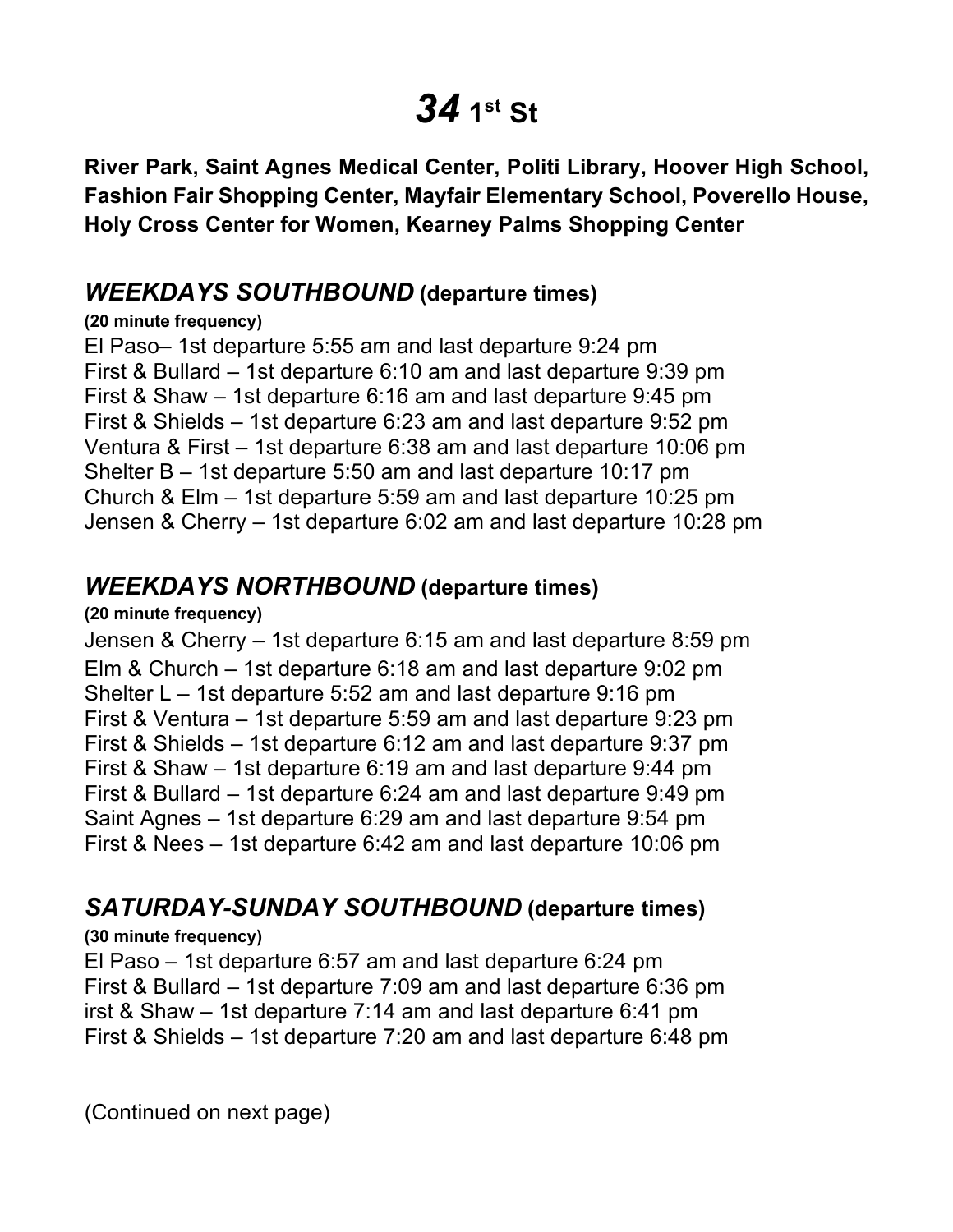Ventura & First – 1st departure 7:35 am and last departure 7:04 pm Shelter B – 1st departure 6:55 am and last departure 7:15 pm Church & Elm – 1st departure 7:04 am and last departure 7:24 pm Jensen & Cherry – 1st departure 7:07 am and last departure 7:27 pm

## *SATURDAY-SUNDAY NORTHBOUND* **(departure times)**

#### **(30 minute frequency)**

 Jensen & Cherry – 1st departure 7:16 am and last departure 6:20 pm Elm & Church – 1st departure 7:19 am and last departure 6:23 pm Shelter L – 1st departure 6:39 am and last departure 6:38 pm First & Ventura – 1st departure 6:45 am and last departure 6:45 pm First & Shields – 1st departure 6:59 am and last departure 7:00 pm First & Shaw – 1st departure 7:05 am and last departure 7:07 pm First & Bullard – 1st departure 7:09 am and last departure 7:11 pm Saint Agnes – 1st departure 7:13 am and last departure 7:15 pm First & Nees – 1st departure 7:22 am and last department 7:28 pm

#### **Route 34 transfer points include:**

 El Paso routes 34, 38, 58, 58E Herndon and 1<sup>st</sup> St. route 3 Shaw and 1<sup>st</sup> St. route 9 Ashlan and 1<sup>st</sup> St. route 45 Dakota and 1<sup>st</sup> St. route 28 Clinton and 1<sup>st</sup> St. route 39 Olive and 1<sup>st</sup> St. route 35 Belmont and 1<sup>st</sup> St. route 33 Tulare and 1<sup>st</sup> St. route 22 Ventura and 1<sup>st</sup> St. route 1 Fresno St and E St. routes 28, 32, and 38 Fresno St and C St. route 32 and 38 Church and Jensen and at Cherry and Jensen route 38 Downtown Transit Center Shelter B connects with routes 28, 32, and 34 Downtown Transit Center Shelter L connects with routes 20, 22, 26, 28, 32, 34, Downtown Transit Center Shelter A connects with routes 22, 26, and 28 Mariposa/Van Ness connects with route 1 Fresno and Alluvial route 32 and 38.

(Continued on next page)